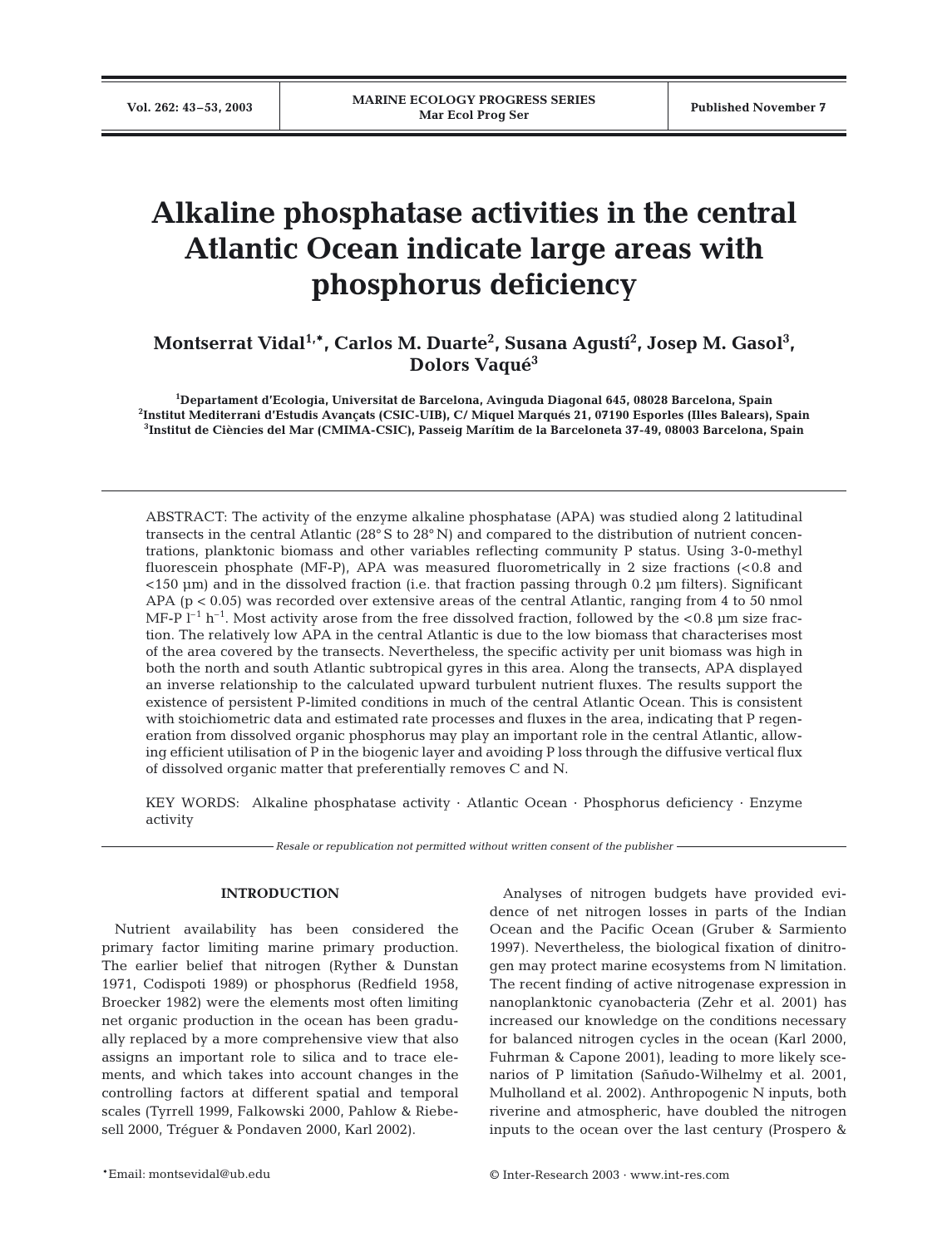Savoie 1989, Prospero et al. 1996), further increasing the potential for P limitation. These increased inputs, along with changes in the dominance of diazotropic organisms, probably account for reported changes from N- to P-control in the central Pacific (Karl et al. 2001). P deficiency has been reported for the Sargasso Sea (Cotner et al. 1997, Wu et al. 2000) and the Mediterranean Sea (Krom et al. 1991, Thingstad et al. 1998, Zohary & Robarts 1998). However, it is likely to occur in many other oceanic areas also, as metaanalyses of nutrient-limitation assays show that N limitation is most probable in polluted or impacted ecosystems, while pristine unpolluted marine waters are often P-limited (Downing et al. 1999). Hence, P may play a more prominent role as a limiting nutrient than hitherto recognised.

P limitation may also derive from peculiarities of its cycling within the ecosystem. Whereas dissolved organic matter contains large quantities of the nitrogen present in the upper ocean layers (Guildford & Hecky 2000, Bronk 2002), it is depleted in phosphorus, which turns over very rapidly (e.g. Cañellas et al. 2000, Karl & Björkman 2002). Enzymatic release of phosphate from dissolved organic phosphorus (DOP) is the mandatory initial step for DOP utilisation by planktonic organisms (Jansson et al. 1988). Hence, P nutrition in P-depleted waters may be closely dependent on the availability of enzymes to hydrolyse dissolved organic compounds. Alkaline phosphatase (AP) catalyses the hydrolysis of a wide variety of phosphomonoesters (Shan et al. 1994, Karl & Yanagi 1997). It is widespread among most components of the biota in aquatic systems, and has been found in bacteria, phytoplankton and zooplankton. Although constitutive enzymes are common in both bacteria and algae (i.e. algal acid phosphatase seems to be mostly constitutive), AP is to a large extent a repressible enzyme that is mainly produced during periods of pronounced phosphorus deficiency. AP synthesis has been related to the depletion of an internal-cell phosphorus pool that is switched on when inorganic phosphate is in low supply (Jansson et al. 1988). Conversely, high levels of inorganic phosphate often repress phosphatase synthesis (Cembella et al. 1984). In addition, phosphate is a frequent inhibitor that competes with phosphate esters for active sites on the phosphatases (Jansson et al. 1988). Consequently, AP activity (APA) and (especially) particulate APA have been related to the degree of inorganic phosphate deficiency (Healey & Hendzel 1980, Nausch 1993, Li et al. 1998, Zohary & Robarts 1998). Nevertheless, the use of APA as an indicator of phosphorus deficiency is not exempt from criticism. This has been partly related to the difficulty of exactly specifying the origin of free dissolved APA (i.e. arising from the excreta of algae and zooplankton, losses from

dying or aged cells, and external inputs). Irrespective of origin, AP facilitates the breakdown of P from organic molecules which constitute an important P pool in the oligotrophic ocean, where phosphate concentrations are low (Vidal et al. 1999, Karl & Björkman 2002).

Despite the suggestion of P deficiency in the Atlantic (Pahlow & Riebesell 2000, Wu et al. 2000, Sañudo-Wilhelmy et al. 2001, Karl 2002), APA has only been reported for the Sargasso Sea (Cotner et al. 1997, Guildford & Hecky 2000), and there is a paucity of experimental data on nutrient limitation over extensive areas of the ocean. Here we provide the first data set on the extent of APA in the central Atlantic. We determined the activity of the enzyme AP along a transect in the central Atlantic (28° S to 28° N), encompassing the oligotrophic subtropical gyres and the relatively more productive equatorial zone (Agustí & Duarte 1999, Planas et al. 1999). Low inorganic nutrient concentrations and low plankton biomass prevail throughout most of the studied area, with the contribution of dissolved organic nitrogen and phosphorus to the total nutrient pool increasing in the most oligotrophic areas (Vidal et al. 1999). In particular, the rates of production of DOP are high in the central Atlantic (Cañellas et al. 2000), whilst the DOP pools are small (Vidal et al. 1999), suggesting fast P recycling. Plankton community structure changes along the transect, with picoplanktonic bacteria and cyanobacteria dominating the most oligotrophic areas (Agustí et al. 2001). We, therefore, hypothesise that APA plays an important role in P availability in the central Atlantic, with organisms in the <0.8 µm size class contributing a large portion of the APA to ultraoligotrophic waters of the subtropical gyres.

#### **MATERIALS AND METHODS**

The study was conducted as a part of the 'Latitude I' and 'Latitude II' cruises of the Spanish research vessel 'Hespérides', which examined the latitudinal changes affecting planktonic production in the central Atlantic. The cruises were performed between 17 March and 15 April 1995 (Latitude I) and between 21 October and 16 November 1995 (Latitude II). A total of 14 and 27 stations between 28.09° S and 27.98° N were sampled for alkaline phosphatase determinations on the Latitude I and Latitude II cruises, respectively. Water samples for APA determinations were collected from 5 m depth by 12 l Niskin bottles mounted on a Rosette frame fitted with a CTD (MARK III or MARK V Sea Bird). At a few stations we also measured APA at various depths in the mixed layer. Large particles and mesozooplankton were excluded with a 150 µm Nitex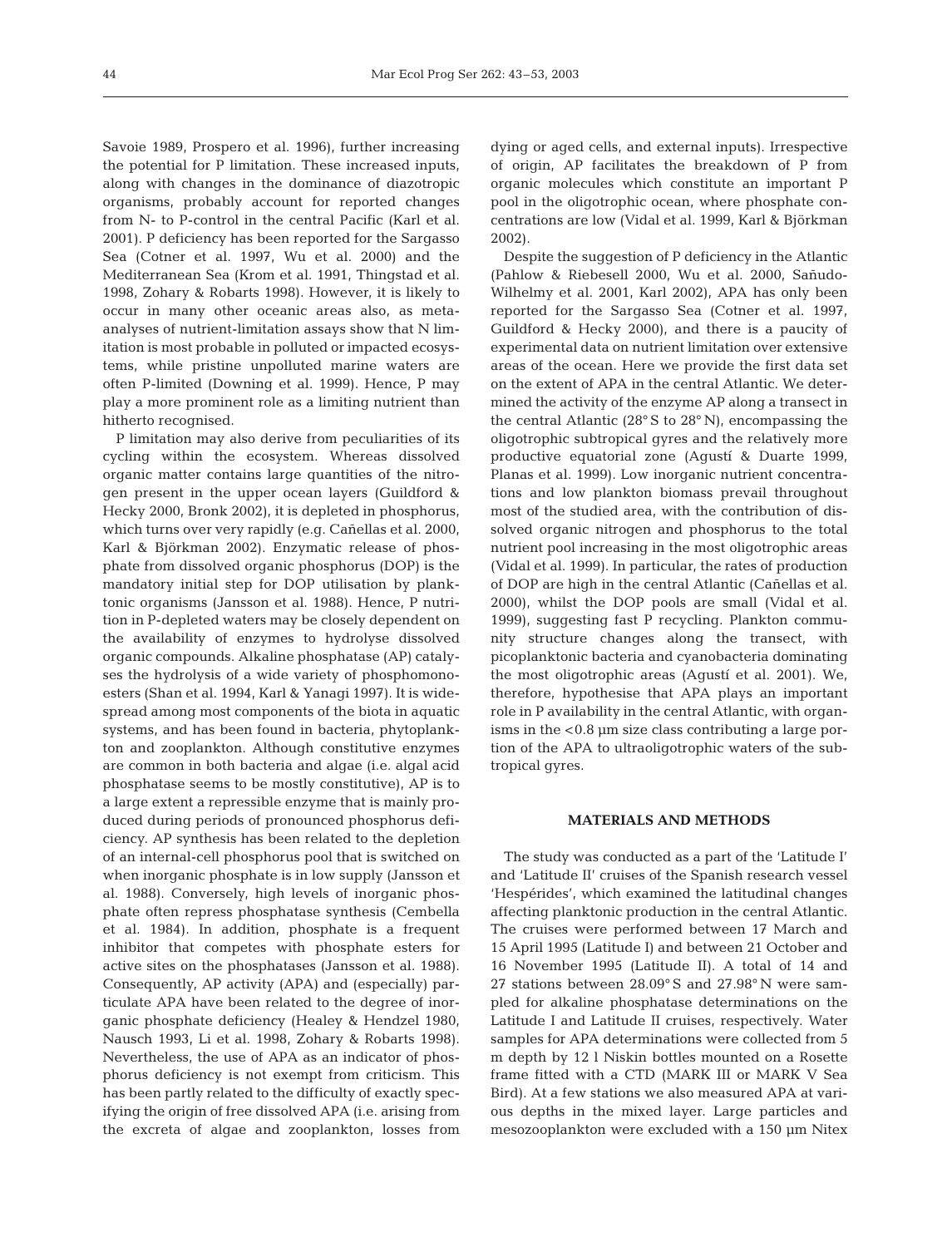mesh during transfer of the seawater into 0.25 l glass, sterilised Pyrex flasks. Samples for AP determinations were stored in dim light and temperatures near those of the collection site. Measurements were completed within 3 to 5 h of sample collection. APA was determined in untreated samples and in samples, which had been gently filtered through 0.22 µm filters (Millipore SLGS025). This fraction is referred to as 'free dissolved APA'. During the Latitude II cruise, we also determined the APA of water samples that had passed through 0.8 µm filters (Poretics). Filters were washed with distilled water and with the sample prior to collection of the filtrate, and all the material was autoclaved before use to minimise contamination with microbial phosphatase.

APA was measured fluorometrically using 3-0 methyl fluorescein phosphate (MF-P) (Perry 1972). The substrate was added to a final concentration of 10  $\mu$ M in the sample. According to Healey & Hendzel (1979), who recorded Michaelis constant (*K*m) values of 0.2 to 4 µM in an extensive study on APA kinetics, this concentration saturates activity of the enzyme in a variety of situations, since they found no consistent difference with either season or species composition in their samples. In addition,  $K<sub>m</sub>$  decreases in conditions of pronounced phosphorus deficiency (Pettersson 1980). Accordingly, the concentration of substrate used was assumed to measure maximum or near maximum activity at most stations. Samples were incubated in a thermostatic bath at 35°C. This temperature initiates the highest APA response by natural plankton (total minus dissolved APA) exposed to temperature variations between 20 and 45°C (with little change of activity between 35 and 45°C; Healey & Hendzel 1979). The response of particulate APA to temperature differs little among natural populations sampled from 8 to 21°C, with APA at 35°C being 1.4 times higher than that at 30°C (Healey & Hendzel 1979). Surface (5 m depth) temperature was from 18 to 29°C during both 'Latitude' cruises. Use of 35°C as a standard temperature for APA measurements ensures the highest rates with the smallest chance of inhibition of the reaction during the short time required for measurements (Healey & Hendzel 1979). Therefore, the temperature and the concentration of the substrate analogue used in this study ensured the highest possible activity of the enzyme. In addition, comparisons are more realistic under uniform conditions of temperature and substrate concentration, yielding the highest and most stable activity than under variable conditions with a resultant variation in activity (Healey & Hendzel 1979). The incubations were carried out in dim light for a period of 1.5 h, with the fluorescence of subsamples being measured at regular intervals of 5 to 15 min. The linear increase in fluorescence, derived from the conversion

of the substrate analogue to the highly fluorescent 3-0 methyl fluorescein (MF), was measured with a Hitachi spectrofluorometer (excitation at 365 nm and emission at 460 nm) equipped with a temperature-stabilised sample support. Calibration curves were made with MF standards. As MF-P has relative high background fluorescence, 2 to 3 controls were included in each APA assay. Controls were prepared with sterile seawater and incubated in the same conditions as the samples. The increase in fluorescence of each sample was compared to that of the controls included in the same APA assay to test for the significance of the fluorescence increases over the background levels measured in controls. We use the equation of Sokal & Rohlf (1986) to test the significance of the differences between the slopes of samples and controls. Where significant differences were found  $(p < 0.05)$ , APA was calculated from the difference between the slopes of samples and controls. APA contributed by organisms of the  $< 0.8 \mu m$ size class was calculated as the difference between the slopes of the 0.8 and 0.2 µm filtrates, and that of particles in the >0.8 µm size class as the difference between the slope for the whole sample and that of the 0.8 µm filtrate. Standard errors (SEM) were obtained from the relationship  $(A \pm a) - (B \pm b) = (A - B) \pm \sqrt{(a^2 + b^2)}$ , where *A* and *B* are the slopes of the sample and the control, respectively, and *a* and *b* are the standard errors of *A* and *B*, respectively (Karl & Yanagi 1997). The amount of specific APA was calculated from the total activity divided by chlorophyll *a* (chl *a)*, particulate carbon or phosphorus, which were used as proxies of microplankton biomass. The purpose of using total APA normalised to chl *a* was to relate the total activity, independent of origin (algae or bacteria), to the biomass of the autotrophic microplankton. We used total APA instead of particulate APA to compute specific activity since: (1) dissolved APA made a significant and variable contribution to total APA; (2) the conditions which determine the release of the enzyme to the environment are not completely understood; (3) at most stations, dissolved AP could be of local origin, and thus should be included as part of the organism enzyme production; and (4) most literature data are computed from total APA. This approach has the disadvantage that it assigns dissolved AP, which retains its activity for some time (even periods of months; Li et al. 1998), to current biomass, thus integrating the enzyme production for some unknown period of time. APA was expressed as nmol MF-P  $\rm l^{-1}$   $\rm h^{-1}.$ 

Chlorophyll *a* concentration was determined fluorometrically, as described by Agustí & Duarte (1999), and the concentrations of dissolved inorganic  $[PO_4^3$ <sup>-</sup>,  $NO_3^-$ + NO2 – ) and organic (DON and DOP) nutrients were measured spectrophotometrically, following the standard methods of Grasshoff et al. (1999) as described in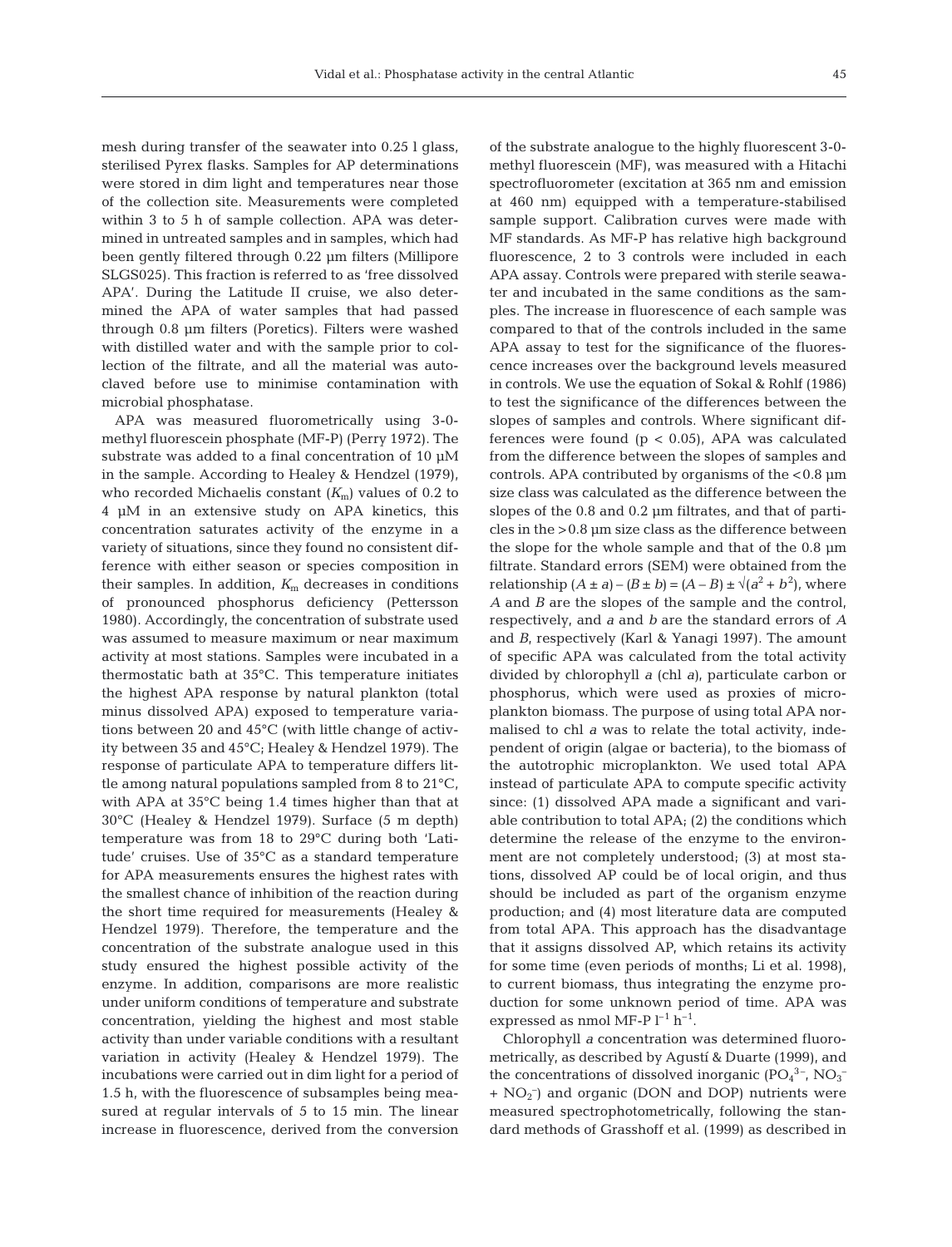Vidal et al. (1999). Samples for particulate organic carbon, nitrogen, and phosphorus determinations (POC, PON and POP) were collected on precombusted (450°C, 4 h) Whatman GF/F filters and immediately frozen (–20°C). POC and PON were analysed in a Carlo-Erba CHN analyser after removing the inorganic carbon with HCl fumes and then drying at 60°C. POP was determined after the wet oxidation of filters, following the same procedure as for DOP, with the subsequent analysis of the dissolved phosphate (Grasshoff et al. 1999). Bacterial carbon and bacterial growth rates were computed from standard epifluorescence counts of DAPI-stained particles during cruise Latitude I, and from flow cytometric counts of Syto13-stained samples during the second cruise, when we could separate prochlorophytes from chemotrophic bacteria. Abundance was converted to carbon using an average C content of 15 fg C bacterial cell<sup>-1</sup> (Lee & Fuhrman 1987). Bacterial production was computed from the uptake of tritiated leucine converted to carbon with



The mixing layer depth (or thermocline depth) was defined as the depth at which maximum stratification occurs (i.e. the maximum Brunt-Väisälä buoyancy frequency,  $N^2$ ) and was obtained from the vertical gradient in density computed from CTD data. The horizontal velocity was measured using a VM150 narrow-band acoustic Doppler current profiler (RD Instruments). These data and the Brunt-Väisälä buoyancy frequency estimates were combined to obtain the coefficient of vertical diffusivity following the procedure described in Planas et al. (1999) and Vidal et al. (1999). The turbulent flux of nutrients through the thermocline was then calculated, assuming Fickian transport, as the product between that coefficient and the gradient in nutrient concentrations across the thermocline (Lewis et al. 1986).

## **RESULTS**



Fig. 1. Positions of stations, showing stations with significant surface (5 m) alkaline phosphatase activity (APA) during the Latitude I (triangles) and Latitude II (circles) cruises across the central Atlantic. Surface currents and the main features of the Ekman transport are also indicated. Open and filled symbols: undetectable and significant APA, respectively.

The 2 cruises spanned the western portion of the south Atlantic subtropical gyre, the equatorial current system, the waters off the NW African coast and the southeastern extreme of the north Atlantic subtropical gyre (Fig. 1). The surface mixing layer was deep at both extremes of the study area (the E subtropical N Atlantic and W subtropical S Atlantic, during Latitude I and Latitude II cruises, respectively), where it exceeded 150 m in thickness (Fig. 2a). Shallower mixing layers of about 40 m depth were found between 10° S and 15° N, corresponding to the equatorial current system, and also off the NW African coast, where the density gradients were sharpest, indicating the occurrence of upwelling. The Ekman transports in the equatorial region determine the upwelling of waters to the south of the equator (the equatorial divergence), which results from the south-east trade winds and the position of the intertropical convergence zone. Another permanent feature in the region is a zone of convergence at about 4° N, where the waters transported with the south-east trades and those linked to the deflection of equatorial counter-current (between 5 and 10° N) meet. A second upwelling area, at the northern extreme of the equatorial counter-current (10° N), has been related to water moving away in response to the north-east trade winds.

Surface (5 m depth) phosphate concentrations were below 0.1 µM in the northern extreme of the studied transect and in the south subtropical gyre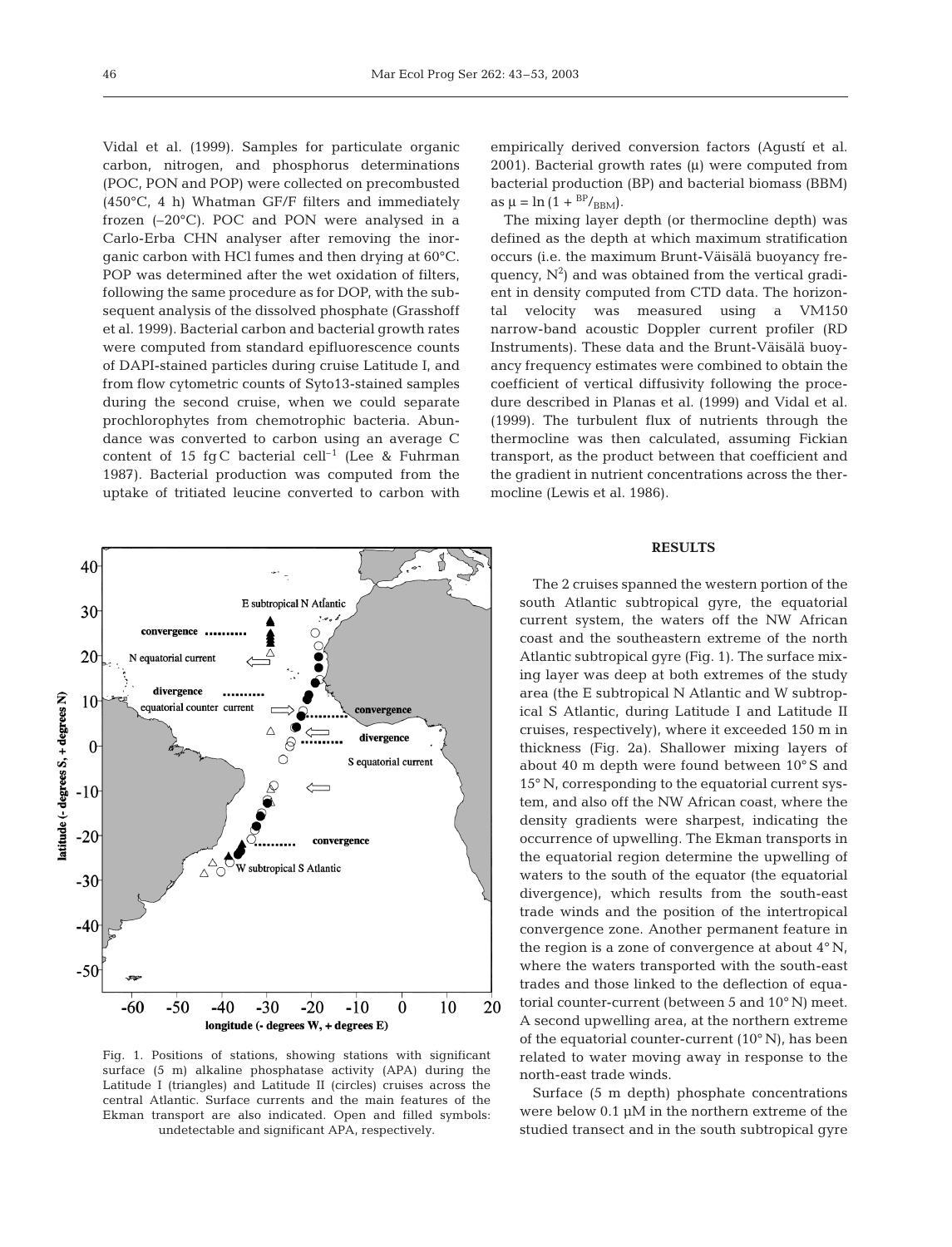

Fig. 2. Latitudinal variation in (a) mixing depth, (b) dissolved inorganic phosphate, (c) ratio of dissolved organic phosphorus to total dissolved phosphorus (DOP:TDP), (d) ratio of dissolved nitrate to phosphate, (e) ratio of total dissolved nitrogen to phosphorus (TDN:TDP), and (f) ratio of nitrogen to phosphorus in the particulate fraction (PON:POP), from surface (5 m depth) water samples collected from the central Atlantic during the Latitude I and Latitude II cruises

(during Latitude II cruise) and increased towards the equator, with the highest concentrations in the upwelling area off NW Africa (Fig. 2b). Dissolved organic phosphorus was measured throughout the study area, and contributed between 20 and 80% to the total dissolved pool (Fig. 2c, and Vidal et al. 1999). Surface nitrate concentrations were below 0.5 µM at most stations, with nitrate to phosphate ratios largely below the conventional Redfield value (Fig. 2d). The DON and DOP fractions increased the total dissolved nitrogen:dissolved phosphorus (TDN:TDP) ratio often above 20:1, similar to the ratio in the particulate fraction (Fig. 2e,f). PON:POP ratios were close to or even higher than 20:1 at nearly all stations (Fig. 2f).

We found significant APA over extensive areas of the central Atlantic (57 and 44% of the 14 and 27 stations sampled during the Latitude I and Latitude II cruises, respectively; Fig. 1). APA was detected at the southeast end of the north Atlantic subtropical gyre, with a local maximum of about 20 nmol MF-P  $l^{-1}$  h<sup>-1</sup> recorded between 24° N, 29° W and 28° N, 29° W, in the region of the subtropical convergence, during the Latitude I cruise (Fig. 3a). APA was below 10 nmol MF-P  $l^{-1}$  h<sup>-1</sup> southwards (between 20° N, 18° W and 10° N, 20° W, off the NW African coast) and towards the equator, along the Latitude II track. APA could not be detected in the region of the south equatorial current between 3° N and 13° S, during either of the 2 cruises (Fig. 1). APA reached a maximum of 48 nmol MF-P  $l^{-1}$  h<sup>-1</sup> at 13° S and then decreased southwards in the western

portion of the south Atlantic subtropical gyre (Fig. 3a).

Dissolved APA was found at all the stations (Latitude I cruise) and at 5 of the 12 stations of the Latitude II cruise, where we found significant enzyme activity (Fig. 3b) contributing from 40% to almost the entire activity. In particular, dissolved APA was very high in the cores of both the north and south subtropical convergence, where it accounted for most of the activity. The particulate fraction between 0.2 and 0.8 µm accounted for 40 to 90% of the total activity in 6 of 10 stations (mostly between 10 and 20° N and S), with significant APA on the Latitude II track for which we have fractionated data (Fig. 3c). The particulate fraction >0.8 µm contributed between 20 and 50% of the total activity at 4 stations and for almost all the observed activity at 11° N, in the upwelling region associated with the north equatorial counter-current (Fig. 3d).

The chl *a* (as a proxy of microplankton biomass), particulate carbon and phosphorus contents were low at both extremes of the studied transect, with higher values off the NW African coast (Fig. 4a–c). The relatively low phytoplankton biomass in both the north and south subtropical gyres combined with the APA measurements resulted in high specific APA, above 200 nmol MF-P ( $\mu$ g chl *a*)<sup>-1</sup> h<sup>-1</sup> (Fig. 5a). In comparison, the relative high biomass in the upwelling area off the NW African coast resulted in a lower specific APA of about 44 nmol MF-P ( $\mu$ g chl *a*)<sup>-1</sup> h<sup>-1</sup> (Fig. 5a). Likewise, the high APA found in the particulate fraction  $< 0.8 \mu m$ corresponded to stations with moderate bacterial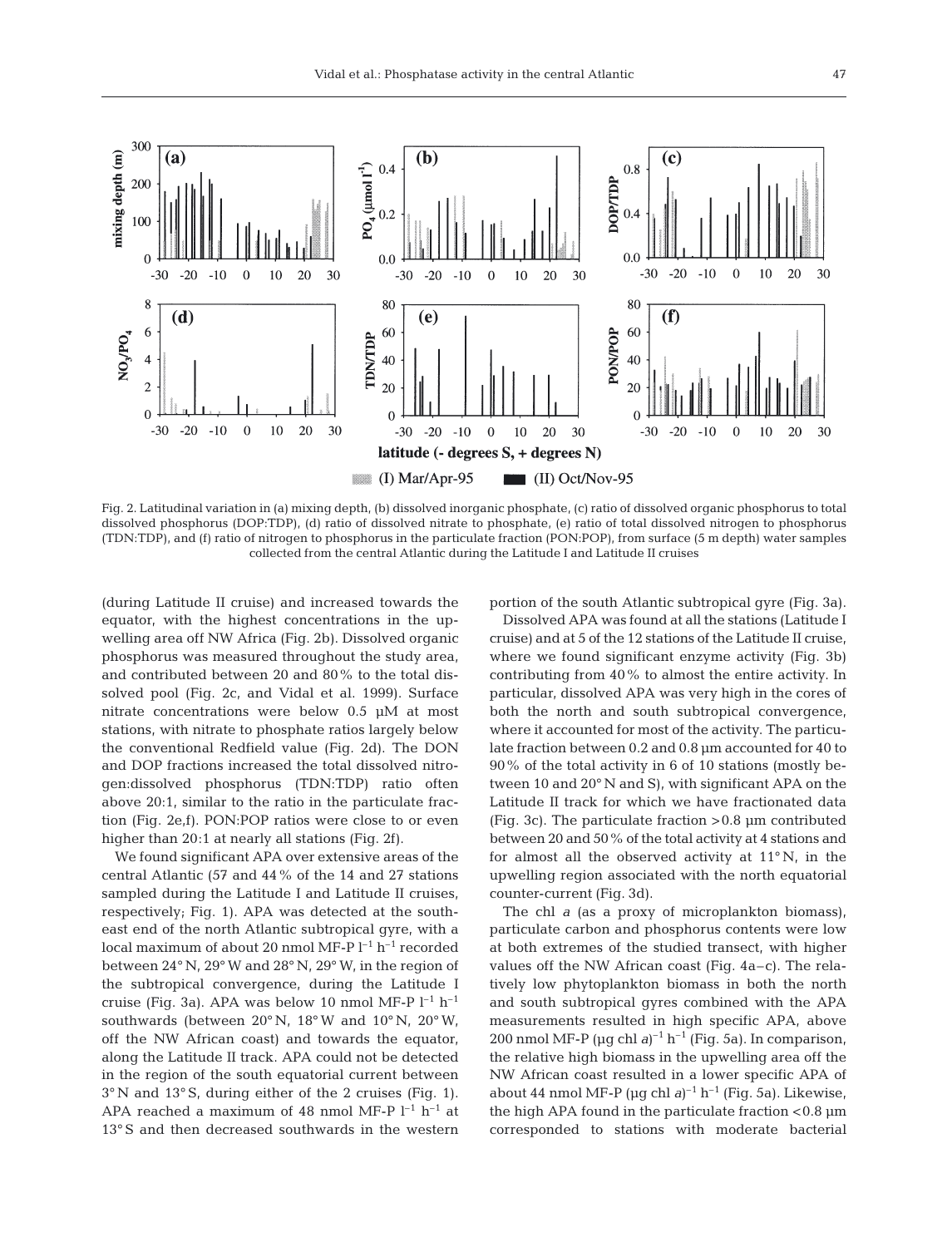

Fig. 3. Latitudinal variation in (a) alkaline phosphatase activity (APA), and in  $(b-d)$  contribution  $(\%)$  of size fractions to total activity, where  $(b)$ ,  $(c)$  and  $(d)$  show dissolved APA, particulate APA in the 0.2–0.8 µm fraction and particulate APA in the >0.8 µm fraction, respectively. Water samples for APA determinations were collected from 5 m depth in the central Atlantic during the Latitude I and Latitude II cruises. Size-fractionated APA was determined only on the Oct/Nov-95 cruise. Error bars  $= \pm$  SEM; solid and dashed arrows indicate stations lacking data for size-fractionated and dissolved APA, respectively

carbon and relative low bacterial growth rates (below 0.3  $d^{-1}$ ) (Fig. 4d,e). The distribution of specific APA along the transect displayed an inverse relationship to the calculated upward turbulent phosphate flux, which showed very low rates at both extremes of the studied transect and maximum values in the equatorial region (Fig. 5).

Vertical profiles of total APA showed significant activity at different depths in the mixed layer (Fig. 6),

even at stations with undetectable surface activity.

#### **DISCUSSION**

We observed significant activity of the enzyme alkaline phosphatase in both the north and south Atlantic subtropical gyres, in waters off the NW African coast and in some locations in the tropical north Atlantic (Fig. 1). APA has also been reported for other open-ocean sites such as the subtropical central north Pacific (Perry 1972), the Sargasso Sea (Cotner et al. 1997, Guildford & Hecky 2000), the Indian Ocean (Hoppe & Ullrich 1999) and the Mediterranean Sea (Thingstad et al. 1998), suggesting that utilisation of P from DOP through APA is probably a characteristic feature of the oligotrophic ocean. The APA found in our study (between 4 and 50 nmol MF-P  $l^{-1}$  h<sup>-1</sup>) is comparable to that reported by Li et al. (1998) and Thingstad et al. (1998) for some stations in the Gulf of Aqaba (Red Sea) and the NW Mediter-

ranean, respectively. Nevertheless, our values are somewhat higher than those found in the central north Pacific, Indian, Sargasso and eastern Mediterranean seas (Perry 1972, Cotner et al. 1997, Zohary & Robarts 1998, Hoppe & Ullrich 1999). With the exception of the study of Li et al. (1998), in which the samples were incubated at 37°C, the remainder of the studies listed in Appendix 1 (available at www.int-res.com/ journals/suppl/vidal\_appendix.pdf) derive from APA

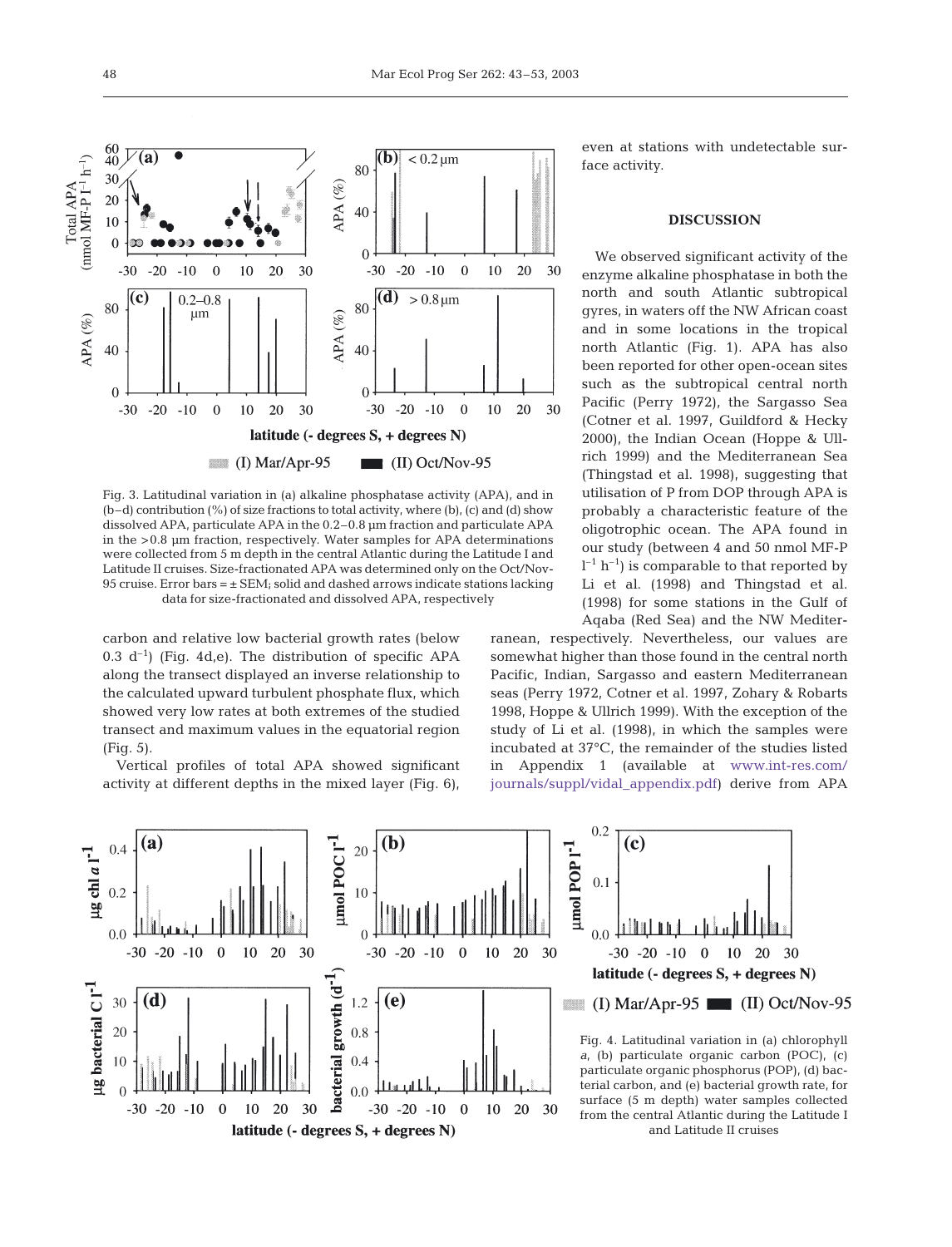

Fig. 5. Latitudinal variation in (a) specific alkaline phosphatase activity (APA) normalised to chlorophyll *a*, and (b) upward turbulent phosphate flux in the central Atlantic. MF-P: 3-0-methyl fluorescein phosphate

assays performed at the '*in situ*' temperature of the samples. According to Healey & Hendzel (1979), this determines APA below its maximum. We used an incubation temperature of 35°C for both transects, thus testing for the highest activity of the enzyme. This may explain, in part, why we found somewhat higher APA than recorded in other studies. We exclude background fluorescence arising from spontaneous hydrolysis of the substrate analogue as the cause of our slightly higher APA values, since although the substrate used (3-0-methyl fluorescein phosphate, MF-P) has a relatively high fluorescence, this was measured and accounted for (see 'Materials and methods'). In addition, the affinity of the enzyme for the substrate can differ depending on the structure of the organic part of the molecule (Jansson et al. 1988). This may lead to differences in the APA measured with different substrate analogues whenever these were not at saturating concentrations in the samples. The concentration of MF-P used here has been found to support saturated or near saturated rates of phosphatase activities in both cultured algae and natural populations (Healey & Hendzel 1979). APA is usually assayed at its maximal potential activity, thus reducing the differences associated with the use of various substrate analogues.

Taking into account the microplankton biomass allows better comparisons between APA at different locations. Although APA can be found in both the particulate and dissolved phase, it is usual to normalise total activity with reference to some surrogate of biomass (see 'Materials and methods'). Chlorophyll *a* has been the most used proxy of biomass (Appendix 1), despite the fact that autotrophic organisms are not the only contributors to APA and that some part of the activity may originate from bacteria and zooplankton. APA correlates with biomass surrogates such as chlorophyll when phosphate concentrations are above a certain threshold (Nausch 1993), so that some part of the variability recorded in Appendix 1 arises from differences in biomass. Hence, the relatively low APA observed in central Atlantic resulted in a higher specific APA when normalised to chl *a* concentrations (Appendix 1). Moreover, the low biomass at both extremes of the transect studied (E subtropical N Atlantic and W subtropical S Atlantic, Fig. 4), resulted in a high specific APA (Fig. 5a). If the differences among the different locations are valid (taking into account the various incubation temperatures of the APA assays in studies listed in Appendix 1), this would indicate that APA in the subtropical Atlantic is even



Fig. 6. Depth profiles of alkaline phosphatase activity (APA) in the central Atlantic. (a) Latitude I cruise, (b–d) Latitude II cruises. Error bars  $= \pm$  SEM; dotted lines indicate depth of mixed layer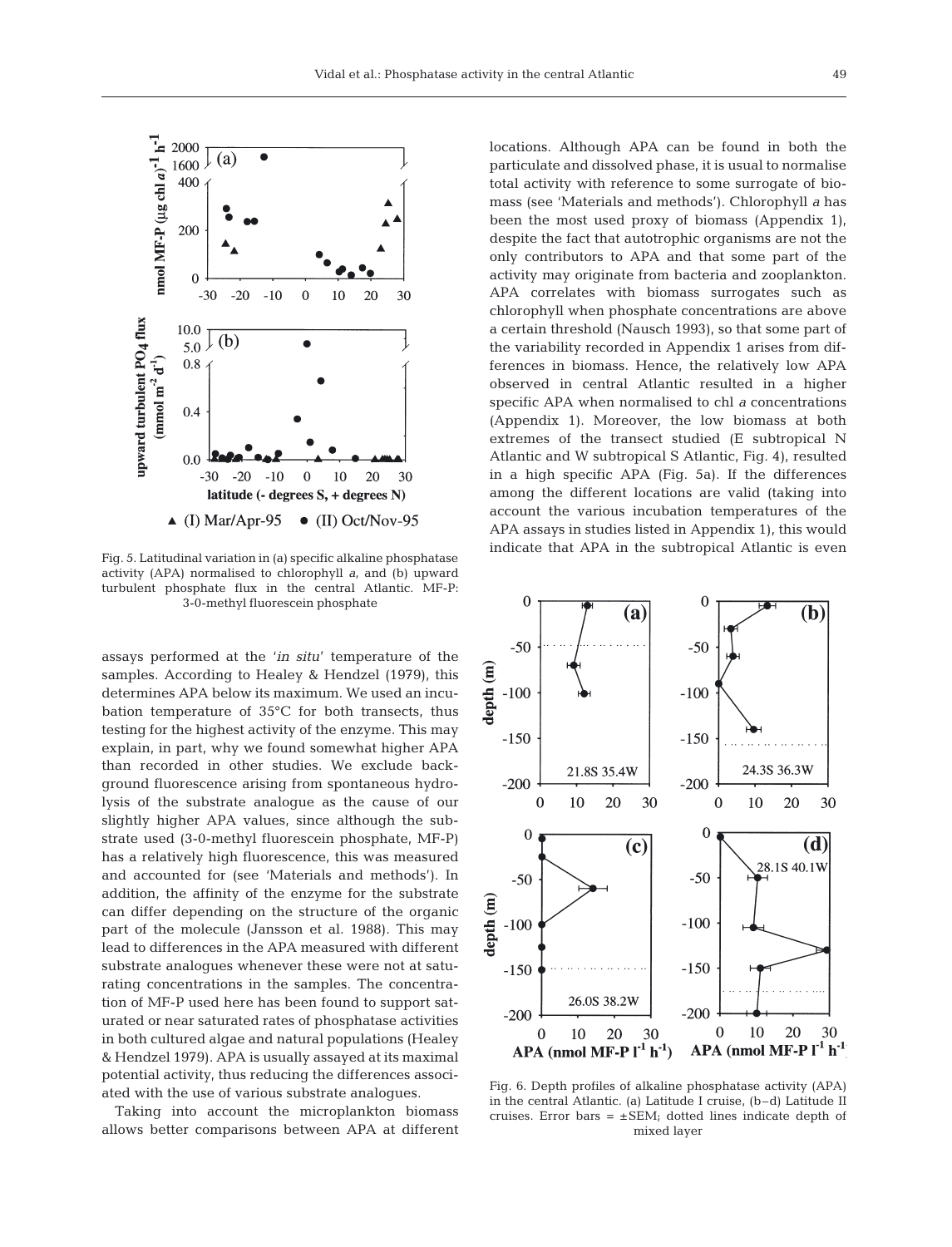higher than that in the Sargasso Sea and in the western Mediterranean in summer (Cotner et al. 1997, Thingstad et al. 1998) being exceeded only by that in the northern Gulf of Aqaba, (northern Red Sea; Li et al. 1998) (Appendix 1). Specific APA from 0.24 to 1.2 nmol MF-P ( $\mu$ mol C)<sup>-1</sup> h<sup>-1</sup>, expressed in terms of particulate organic carbon, has been found to indicate moderate P limitation in freshwaters, while values higher than 1.2 nmol suggest severe P limitation (Healey & Hendzel 1979). Hence, the specific APA found at both extremes of the north and south Atlantic subtropical gyres (between 1.8 and 7.1 nmol MF-P [µmol C]<sup>-1</sup> h<sup>-1</sup>, Appendix 1) could indicate severe P limitation in those regions. This is consistent with data available for the western subtropical north Atlantic gyre (Mulholland et al. 2002), thereby sustaining the hypothesis of a prevalent high level of P stress in the subtropical north Atlantic. The APA off the NW African coast and in the tropical north Atlantic coincided with a relatively high biomass (Fig. 4), resulting in low specific activities of about  $44 \pm 11$  nmol MF-P (µg chl *a*)<sup>-1</sup> h<sup>-1</sup> (Fig. 5a), indicating relatively low P deficiency in this region. APA was absent from the southern extreme of the equatorial current system between 3° N and 13° S during both the Latitude I and Latitude II cruises (Fig. 1); this has been associated with shallow mixing layers and the upwelling of nutrient-rich waters. Indeed, the upward turbulent phosphate flux was high in this region, with undetectable APA, which could be linked to repression of the synthesis of the enzyme or to inhibition of its active sites as phosphate availability increased. Similar APA was found in the region around 24° S during the 2 cruises, indicating that P utilisation from DOP was a consistent feature of the plankton system in this region.

Inverse relationships between APA and phosphate have been frequently reported (Cembella et al. 1984, Jansson et al. 1988, Nausch 1993). However, the phosphate threshold for this regulatory mechanism may vary among ecosystems (Healey & Hendzel 1980, Chróst 1991), with presumably very low phosphate concentrations required in the oligotrophic ocean. The presence of APA in the central Atlantic was associated with relatively low concentrations and inputs of nutrients to the mixed layer (Figs. 2b & 5b), although these trends did not yield a significant correlation between these properties. Low phosphate concentrations are not necessarily accompanied by detectable APA (Jansson et al. 1988), possibly due to stored P or to a lag in the induction or activation of the enzyme's synthesis (Perry 1972). Indeed, AP is very stable, with turnover times exceeding the average generation time of most phytoplankton species (Liu et al. 1995). AP is released to the environment (where it may be detected as free dissolved activity) through either cell lysis or excretion,

and maintains its activity over extended periods. Colloidal surfaces are centrally involved in the longevity and activity of extracellular enzymes in soils (Burns 1978), and may be important in aquatic systems as well (Boon 1993). Consequently, APA and, in particular, dissolved APA may reflect past episodes of Pdeficiency, thus integrating the inorganic P history of the plankton community over long periods of up to 1.5 mo (Chróst 1991, Cotner et al. 1997, Li et al. 1998).

We can exclude cell breakage during filtration as the origin of dissolved phosphatase, since filtration was very careful and, in such case, dissolved APA would have occurred preferentially at the stations with the highest cell density. On the contrary, dissolved APA was most abundant in the oligothrophic stations and was absent from most (high-biomass) stations off the NW African coast. APA in the free dissolved fraction dominated the activity in the stations of the subtropical gyre with the highest specific APA (Figs. 3b & 5a), suggesting a reflection of strong P deficiency in the past, causing low microbial biomass and particle-bound APA. This is consistent with the high uptake rates and short turnover time of phosphate in the western part of the south subtropical gyre during the same Latitude II cruise (Cañellas et al. 2000), with values characteristic of P-deficient environments (Dolan et al. 1995, Cotner et al. 1997, Zohary & Robarts 1998). Dissolved phosphatases have been found to dominate the total enzyme activity in highly oligotrophic environments of both lakes and marine waters (Hantke et al. 1996, Li et al. 1998), and it has been suggested that this indicates the prevalence of P deficiency.

Our finding of APA in the central Atlantic confers a central role to dissolved organic molecules in the nutrition of microbial populations. A substantial part of the activity of the enzyme was associated with particles smaller than 0.8  $\mu$ m (Fig. 3c), as would be expected from the dominance of picoplanktonic bacteria and cyanobacteria in the oligotrophic ocean (Fuhrman et al. 1989, Gasol et al. 1997) and their characteristic low C:P ratios (Chrzanowski & Kyle 1996, Heldal et al. 1996). In addition, phosphorus bound to organic molecules can be hydrolysed through an additional contribution from bacterial 5'–nucleotidase, which is not suppressed in the presence of phosphate (Ammerman & Azam 1985). With few exceptions (see Fig. 6), we tested only the presence of surface (5 m depth) APA, whereas APA may also be frequent at depth (Appendix 1). Our finding of APA at various depths within and outside the mixed layer, even at stations with undetectable surface activity, suggest that APA may be more frequent than hitherto recognised.

The presence of APA in the central Atlantic contrasts with the low nitrate availability of the surface mixing layer, with undetectable nitrate concentrations (below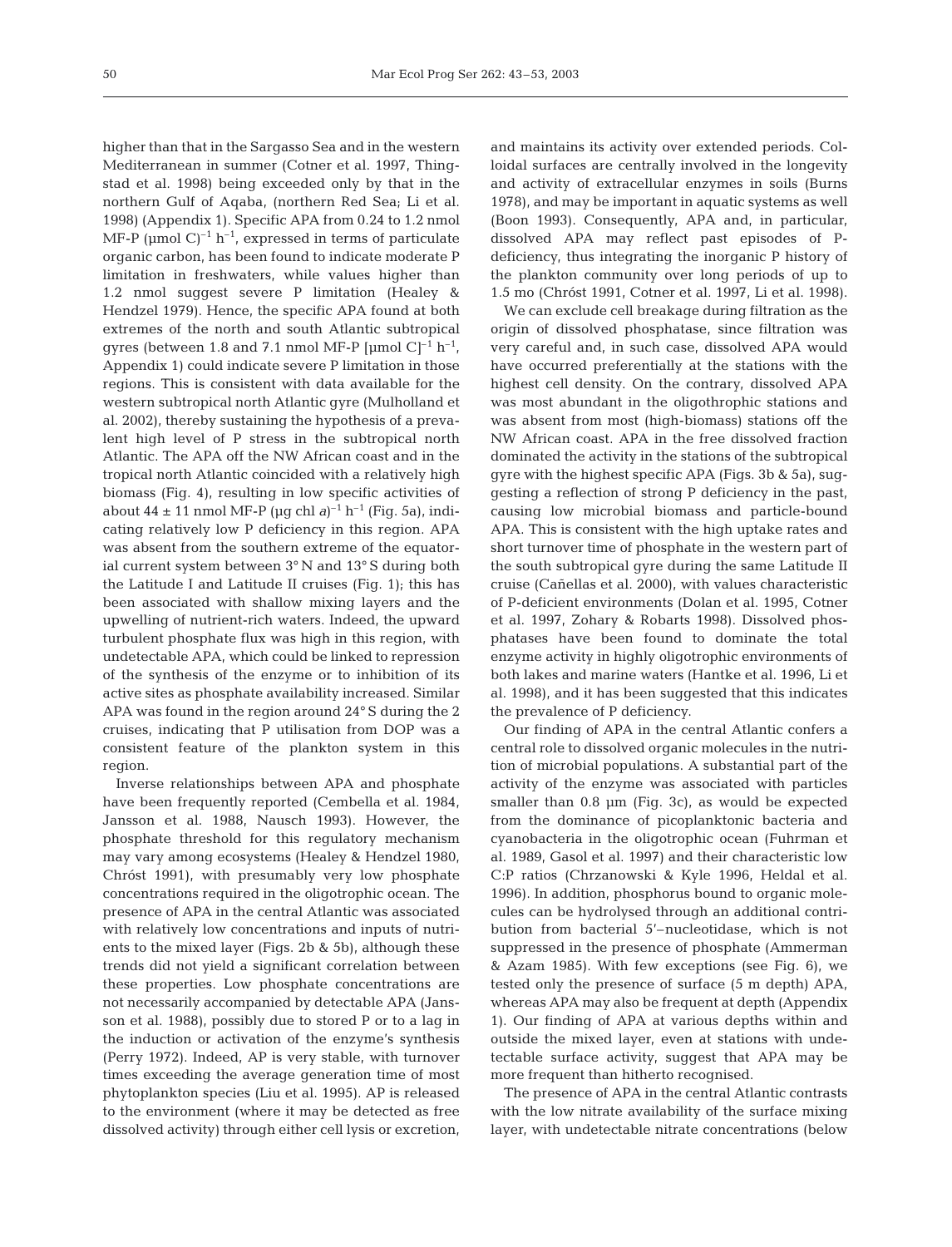0.02 µM) at most stations and low nitrate to phosphate ratios (Fig. 2d), which could suggest nitrogen limitation of plankton biomass and growth. However, N:P ratios were above the Redfield ratio when ammonium and dissolved organic nitrogen (DON) were also considered (Fig. 2e), although a variable unknown fraction of DON may be refractory (Vidal et al. 1999). The high TDN:TDP ratios observed in this study agree with those reported for the subtropical Sargasso Sea (Wu et al. 2000). High N:P ratios, above 20:1, also characterise the particulate pool (Fig. 2f), indicating nitrogensufficient conditions in the central Atlantic, probably reflecting the use of other nitrogen pools in addition to nitrate (Planas et al. 1999). Moreover, the nitrate uptake rates at these stations far exceeded the upward diffusive nitrate supply, further indicating additional, possibly atmospheric, nitrogen inputs (Planas et al. 1999). Similar conclusions were reached on the basis of the observation that downward DON fluxes matched or even exceeded upward nitrate inputs (Vidal et al. 1999). Therefore, the high N to P ratios observed in the total dissolved and particulate nutrient pool as well as the nitrogen fluxes estimates for the central Atlantic suggest the presence of additional N inputs, probably through  $N_2$  fixation (Lipschultz & Owens 1996) and atmospheric deposition. Populations of diazotrophic organisms, in particular *Trichodesmium* spp., have frequently been reported for the central Atlantic (Carpenter 1983, Lipschultz & Owens 1996, Mulholland et al. 2002), and were also abundant off the north African coast in this study (S. Agustí unpubl. data). Indeed, high abundances of *Trichodesmium* spp. have recurrently been observed in the years 1995 to 1999 between the equator and 15° N, close to 20° W in the eastern Atlantic (Tyrell et al. 2003), i.e. at the same positions at which we found APA. Recent studies have extended the ability to fix  $N_2$  to small nanoplankton (Zehr et al. 2001). Higher  $N_2$  fixation rates in the central Atlantic than in the Pacific Ocean have been explained by higher iron availability in the Atlantic, which is supplied with Sahara dust (Carpenter 1983, Gruber & Sarmiento 1997). Under these conditions,  $N_2$ fixation is limited by the availability of phosphorus (Sañudo-Wilhelmy et al. 2001), which could account for the presence of the AP enzyme in part of our study area.

The probable utilisation of DOP in the central Atlantic, which may be derived from the presence of AP, helps to explain the fast DOP turnover inferred from the high production rates of DOP (Cañellas et al. 2000) relative to the small DOP accumulation in the mixed layer (Vidal et al. 1999). Net production rates of DOP accounted, on average, for  $6 \pm 2$  nmol  $l^{-1}$  h<sup>-1</sup> during the autumn cruise (Cañellas et al. 2000), and the highest potential DOP hydrolysis that could be

derived from APA was 13 nmol MF-P  $l^{-1}$  h<sup>-1</sup> during the same cruise (Fig. 3a). Although APA does not measure DOP hydrolysis, comparisons between both estimates are illustrative of the probably fast DOP turnover in the central Atlantic. In this case, fast DOP recycling should allow an efficient use of P in the biogenic layer, while more refractory DON accumulates in (and is subsequently exported from) the mixed layer (Vidal et al. 1999). Higher biological and chemical lability of DOP than DON has been suggested in some studies (Smith et al. 1986, Abell et al. 2000). Hence, differences in the lability of dissolved organic compounds containing P and N might lead to uncoupled biogeochemical fluxes and to differential controls on N and P availability in the ocean (Jackson & Williams 1985, Smith et al. 1986, Wu et al. 2000).  $N_2$  fixation provides the mechanism to cope with a progressive decrease in labile available nitrogen, while AP activity alleviates P deficiency.

In summary, our observation of APA in the central Atlantic and the high contribution of the dissolved fraction to total activity support the existence of persistent P-deficiency in most of the central Atlantic. This is consistent with stoichiometric factors and estimates of rate processes and elemental fluxes for the same dates and locations (Planas et al. 1999, Vidal et al. 1999, Cañellas et al. 2000), which point to excess N concentrations in the central Atlantic in agreement with previous studies (Gruber & Sarmiento 1997, Pahlow & Riebesell 2000). More severe P deficiency in the north Atlantic than in the north Pacific has also been recently suggested (Wu et al. 2000, Sañudo-Wilhelmy et al. 2001, Karl 2002). Thus, P regeneration from DOP, as implied from the observed APA, may play a pivotal role in the tropical and subtropical Atlantic, allowing an efficient use of P in the biogenic layer, and avoiding P loss from the mixed layer through the diffusive DOM flux that preferentially removes C and N.

*Acknowledgements*. This is a contribution to the 'Latitude' project (grant AMB94-0739), funded by the Spanish Interministerial Commission of Science and Technology (CICYT). We thank M. Manríquez and P. Jornet for assistance with CTD profiling, A. Lucea for help with nutrient analyses, I. Casals and P. Fernández, from the Serveis Científico-Tècnics of the University of Barcelona, for the POC and PON analyses, T. Granata for guidance in processing of CTD and ADCP data, and all the participants of the Latitude I and Latitude II cruises and the commander and crew of the 'BIO-Hespérides' for help during the cruise. The comments and suggestions of 4 anonymous reviewers are gratefully acknowledged.

### LITERATURE CITED

Abell J, Emerson S, Renaud P (2000) Distributions of TOP, TON and TOC in the North Pacific subtropical gyre: implications for nutrient supply in the surface ocean and remineralization in the upper thermocline. J Mar Res 58:203–222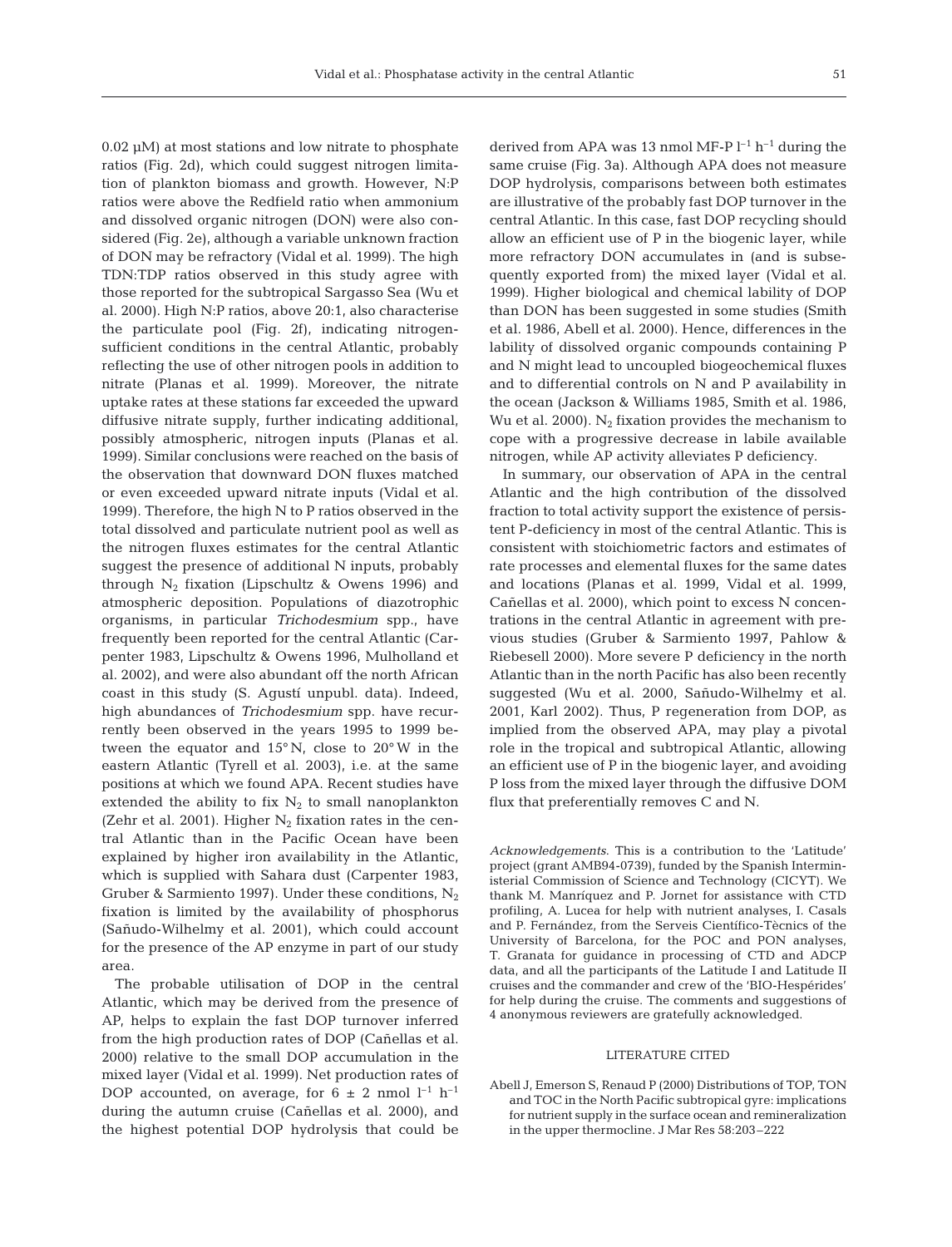- Agustí S, Duarte CM (1999) Phytoplankton chlorophyll a distribution and water column stability in the Central Atlantic Ocean. Oceanol Acta 22:193–203
- Agustí S, Duarte CM, Vaqué D, Hein M, Gasol JM, Vidal M (2001) Food-web structure and elemental (C, N and P) fluxes in the eastern tropical North Atlantic. Deep-Sea Res II 48:2295–2321
- Ammerman JW, Azam F (1985) Bacterial 5'-nucleotidase in aquatic ecosystems: a novel mechanism of phosphorus regeneration. Science 227:1338–1340
- Boon PI (1993) Organic matter degradation and nutrient regeneration in Australian fresh waters: III. Size fractionation of phosphatase activity. Arch Hydrobiol 126:339–360
- Broecker WS (1982) Ocean chemistry during glacial time. Geochim Cosmochim Acta 46:1689–1705
- Bronk DA (2002) Dynamics of DON. In: Hansell DA, Carlson CA (eds) Biogeochemistry of marine dissolved organic matter. Academic Press, San Diego, p 153–247
- Burns RG (1978) Enzyme activity in soil: some theoretical and practical considerations. In: Burns RG (ed) Soil enzymes. Academic Press, London, p 295–340
- Cañellas M, Agustí S, Duarte CM (2000) Latitudinal variability in phosphate uptake in the Central Atlantic. Mar Ecol Prog Ser 194:283–294
- Carpenter EJ (1983) Nitrogen fixation by marine *Oscillatoria* (*Trichodesmium*) in the world oceans. In: Carpenter EJ, Capone DG (eds) Nitrogen in the marine environment. Academic Press, San Diego, p 65–103
- Cembella AD, Anita NJ, Harrison PJ (1984) The utilization of inorganic and organic phosphorus compounds as nutrients by eukaryotic microalgae: a multidisciplinary perspective: Part 2. Crit Rev Microbiol 11:13–81
- Chróst RJ (1991) Microbial enzymes in aquatic environments. Springer-Verlag, New York
- Chrzanowski TH, Kyle M (1996) Ratios of carbon, nitrogen and phosphorus in *Pseudomonas fluorescens* as a model for bacterial element ratios and nutrient regeneration. Aquat Microb Ecol 10:115–122
- Codispoti LA (1989) Phosphorus vs. nitrogen limitation of new and export production. In: Berger WH, Smetacek VS, Wefer G (eds) Productivity of the ocean: present and past. John Wiley & Sons, Chichester, p 377–394
- Cotner JB, Ammerman JW, Peele ER, Bentzen E (1997) Phosphorus-limited bacterioplankton growth in the Sargasso Sea. Aquat Microb Ecol 13:141–149
- Dolan JR, Thingstad TF, Rassoulzadegan F (1995) Phosphate transfer between microbial size-fractions in Villefranche Bay (N. W. Mediterranean Sea), France in autumn 1992. Ophelia 41:71–85
- Downing JA, Osenberg CW, Sarnelle O (1999) Meta-analysis of marine nutrient-enrichment experiments: variation in the magnitude of nutrient limitation. Ecology 80:1157–1167
- Falkowski PG (2000) Rationalizing elemental ratios in unicellular algae. J Phycol 36:3–6
- Fuhrman JA, Capone DG (2001) Nifty nanoplankton. Nature 412:593–594
- Fuhrman JA, Sleeter TD, Carlson CA, Proctor LM (1989) Dominance of bacterial biomass in the Sargasso Sea and its ecological implications. Mar Ecol Prog Ser 57:207–217
- Gasol JM, del Giorgio PD, Duarte CM (1997) Biomass distribution in marine planktonic communities. Limnol Oceanogr 42:1353–1363
- Grasshoff K, Kremling K, Ehrhardt M (1999) Methods of seawater analysis. Wiley-VCH, Weinheim
- Gruber N, Sarmiento JL (1997) Global patterns of marine nitrogen fixation and denitrification. Global Biogeochem Cycles 11:235–266
- Guildford SJ, Hecky RE (2000) Total nitrogen, total phosphorus, and nutrient limitation in lakes and oceans: is there a common relationship? Limnol Oceanogr 45: 1213–1223
- Hantke B, Fleischer P, Domany I, Koch M, Pleß P, Wiendl M, Melzer A (1996) P-release from DOP by phosphatase activity in comparison to excretion by zooplankton. Studies in hardwater lakes of different trophic level. Hydrobiologia 317:151–162
- Healey FP, Hendzel LL (1979) Fluorometric measurement of alkaline phosphatase activity in algae. Freshw Biol 9: 429–439
- Healey FP, Hendzel LL (1980) Physiological indicators of nutrient deficiency in lake phytoplankton. Can J Fish Aquat Sci 37:442–453
- Heldal M, Norland S, Fagerbakke KM, Thingstad F, Bratbak G (1996) The elemental composition of bacteria: a signature of growth conditions? Mar Pollut Bull 33:3–9
- Hoppe HG, Ullrich S (1999) Profiles of ectoenzymes in the Indian Ocean: phenomena of phosphatase activity in the mesopelagic zone. Aquat Microb Ecol 19:139–148
- Jackson GA, Williams PM (1985) Importance of dissolved organic nitrogen and phosphorus to biological nutrient cycling. Deep-Sea Res 32:223–235
- Jansson M, Olsson H, Pettersson K (1988) Phosphatases; origin, characteristics and function in lakes. Hydrobiologia 170:157–175
- Karl DM (2000) A new source of 'new' nitrogen in the sea. Trends Microbiol 8:301
- Karl DM (2002) Nutrient dynamics in the deep blue sea. Trends Microbiol 10:410–418
- Karl DM, Björkman KM (2002) Dynamics of DOP. In: Hansell DA, Carlson CA (eds) Biogeochemistry of marine dissolved organic matter. Academic Press, San Diego, p 249–366
- Karl DM, Yanagi K (1997) Partial characterization of the dissolved organic phosphorus pool in the oligotrophic North Pacific Ocean. Limnol Oceanogr 42:1398–1405
- Karl DM, Björkman K, Dore JE, Fujieki L, Hebel DV, Houlihan T, Letelier RM, Tupas LM (2001) Ecological nitrogento-phosphorus stoichiometry at station Aloha. Deep-Sea Res II 48:1529–1566
- Kobori H, Taga N (1979) Phosphatase activity and its role in the mineralization of organic phosphorus in coastal sea water. J Exp Mar Biol Ecol 36:23–39
- Krom MD, Kress N, Brenner S, Gordon LI (1991) Phosphorus limitation of primary productivity in the eastern Mediterranean Sea. Limnol Oceanogr 36:424–432
- Lee S, Fuhrman JA (1987) Relationships between biovolume and biomass of naturally derived marine bacterioplankton. Appl Environ Microb 53:1298–1303
- Lewis MR, Harrison WG, Oakey NS, Hebert D, Platt T (1986) Vertical nitrate fluxes in the oligotrophic ocean. Science 234:870–873
- Li H, Veldhuis MJW, Post AF (1998) Alkaline phosphatase activities among planktonic communities in the northern Red Sea. Mar Ecol Prog Ser 173:107–115
- Lipschultz F, Owens NJP (1996) An assessment of nitrogen fixation as a source of nitrogen to the North Atlantic Ocean. Biogeochemistry 35:261–274
- Liu H, Campbell L, Landry MR (1995) Growth and mortality of *Prochlorococcus* and *Synechococcus* measured with a selective inhibitor technique. Mar Ecol Prog Ser 116: 277–287
- Mulholland MR, Floge S, Carpenter EJ, Capone DG (2002) Phosphorus dynamics in cultures and natural populations of *Trichodesmium* spp. Mar Ecol Prog Ser 239:45–55